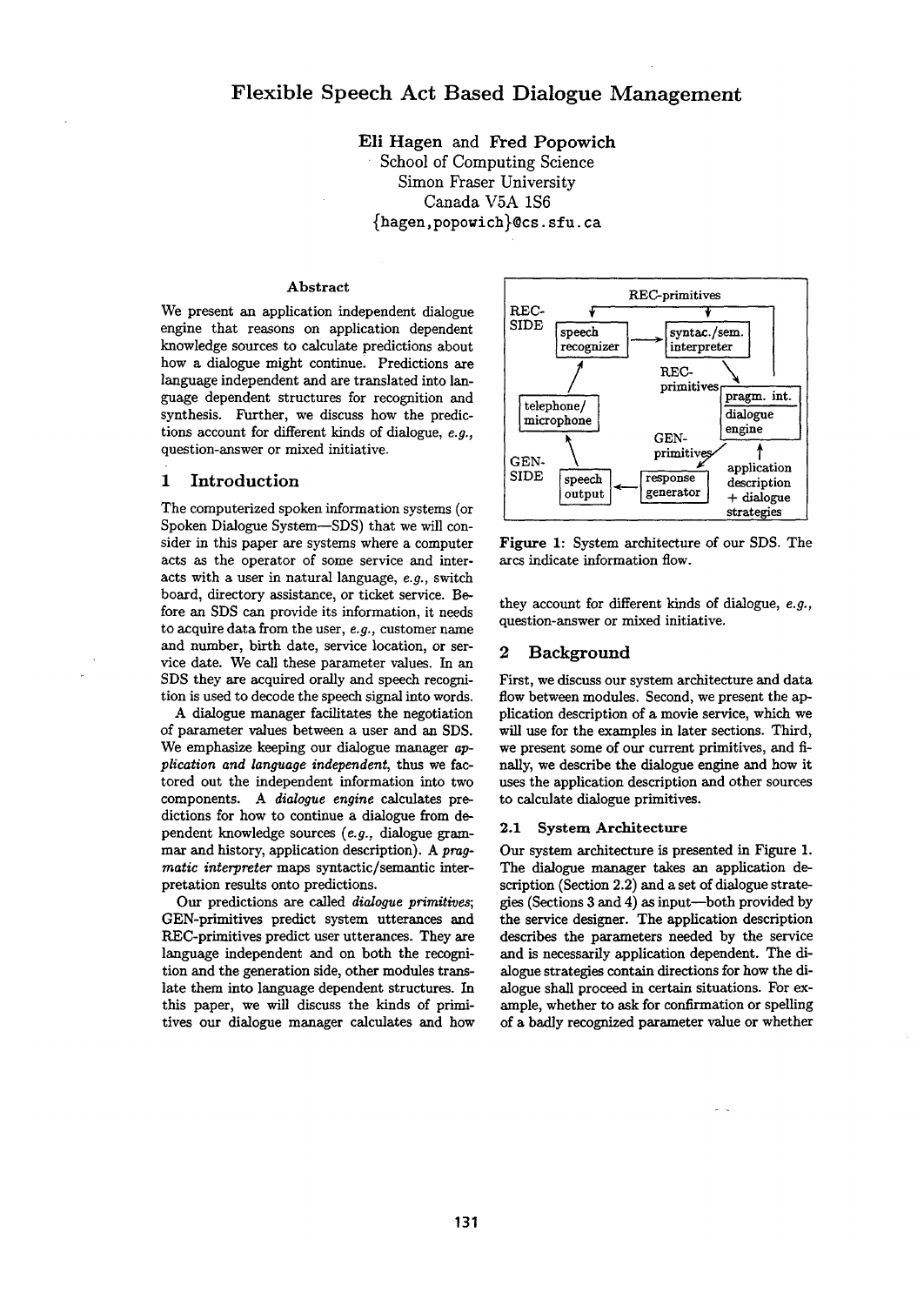to generate system or user directed dialogue.

The output of our dialogue manager is a bag of abstract, language independent primitives. On the generation side they encode the next system utterance and a response generator translates the GEN-primitives into text, which is then synthesized. On the recognition side, the RECprimitives represent the dialogue manager's predictions about the next user utterance. RECprimitives are translated into (recognition) contexts and grammars for speech recognition and they may activate sub-components of a synsem grammar. After speech recognition has taken place, the dialogue engine must be told which predictions came true, thus the pragmatic interpreter maps the output of synsem interpreter onto a subbag of REC-primitives, which is then returned to the dialogue engine for further processing (Section 2.4).

### 2.2 Application Description

The application description (AD) specifies the tasks that a service can solve and the parameter values needed to solve them. The AD for a movie service is presented in Figure 2. Our representation is an extended version of and-or trees<sup>1</sup> and in Figure 2, the U-shaped symbols represent *and-relations,* while the V-shaped symbols represent or-relations. Thus, this movie service can perform three tasks: selling tickets *or* providing movie *or* theatre information. If the user wants to buy tickets, the system needs to acquire six pararneter values, *e.g.,* the show time, the date, *and*  the name of the film. Date and show time can be acquired in several ways. For example, a date can be a simple date (e.g., "November 17th") or a combination of day of the week *and* week *(e.g.,*  "Wednesday this week.").

The nodes keep state information. *Open* nodes have not yet been negotiated, *topic* nodes are being negotiated, and *closed* nodes have been negotiated. The currently active task has status *active.*  Parameters can be retrieved through the functions *activeTask(AD), openParams(AD), closed-Params(AD), and topicParams(AD). Status(p)*  returns the status of parameter p. *tasks(AD) and params(AD)* return the task and parameter nodes.

Similar hierarchical domain descriptions have been suggested in (Young et al., 1990) for a naval domain and in (Caminero-Gil et al., 1996) for an e-mall assistance domain. A tree-like organization of the domain is sufficent for the information retrieval domains, which we are currently considering. We expect, however, that in future work we



Figure 2: A description of a movie service. Notation: U and v represent *and/or-relations.* Subscripts  $t_i$  and  $n_i$  denote tasks and parameters.

will need to switch to a semantic network structure or since our future research includes automatic generation of system utterances from our dialogue primitives, we hope to be able to utilize the ontology and domain organization work, which has proven so useful for text generation (Bateman et al., 1994; Bateman et al., 1995), for both dialogue management and text generation.

### 2.3 Dialogue Primitives

Following the procedure outlined in Section 2.4, the dialogue manager calculates a bag of primitives for each turn and speaker. Our current collection is motivated through our experience with several domains, *e.g.,* movie service, horoscope service, and directory assistance. The collection is not exhaustive and we will add primitives as wider dialogue coverage is required.

**Notation:** A primitive is written prim-Name( $p=v,n$ ), where primName is its name;  $p \in$ *params(AD)*  $\cup$  {aTask}; aTask is a special parameter whose values  $\in$  *tasks(AD)*; v is the value of p; and n is an integer denoting the number of times a primitive has been uttered. If v is uninstantiated, it is left out for readability. Unless otherwise stated,  $p \in *params(AD)*$ .

# 2.3.1 GEN-Primitives

### Our current GEN-primitives:

 $salutation(p=v):$  system opens or closes the interaction,  $p \in \{$ hello, goodbye},  $v \in \{$ morning, day, evening}.

requestValue(p): system requests a value for the paramter p.  $p \in *params(AD)* \cup {aTask}$ .

 $requestValue(p=v)$ : system asks whether the value v of parameter p is correct. If this form is used, the system has a list of alternative values for p, and

<sup>1</sup>Extensions include has-a relations.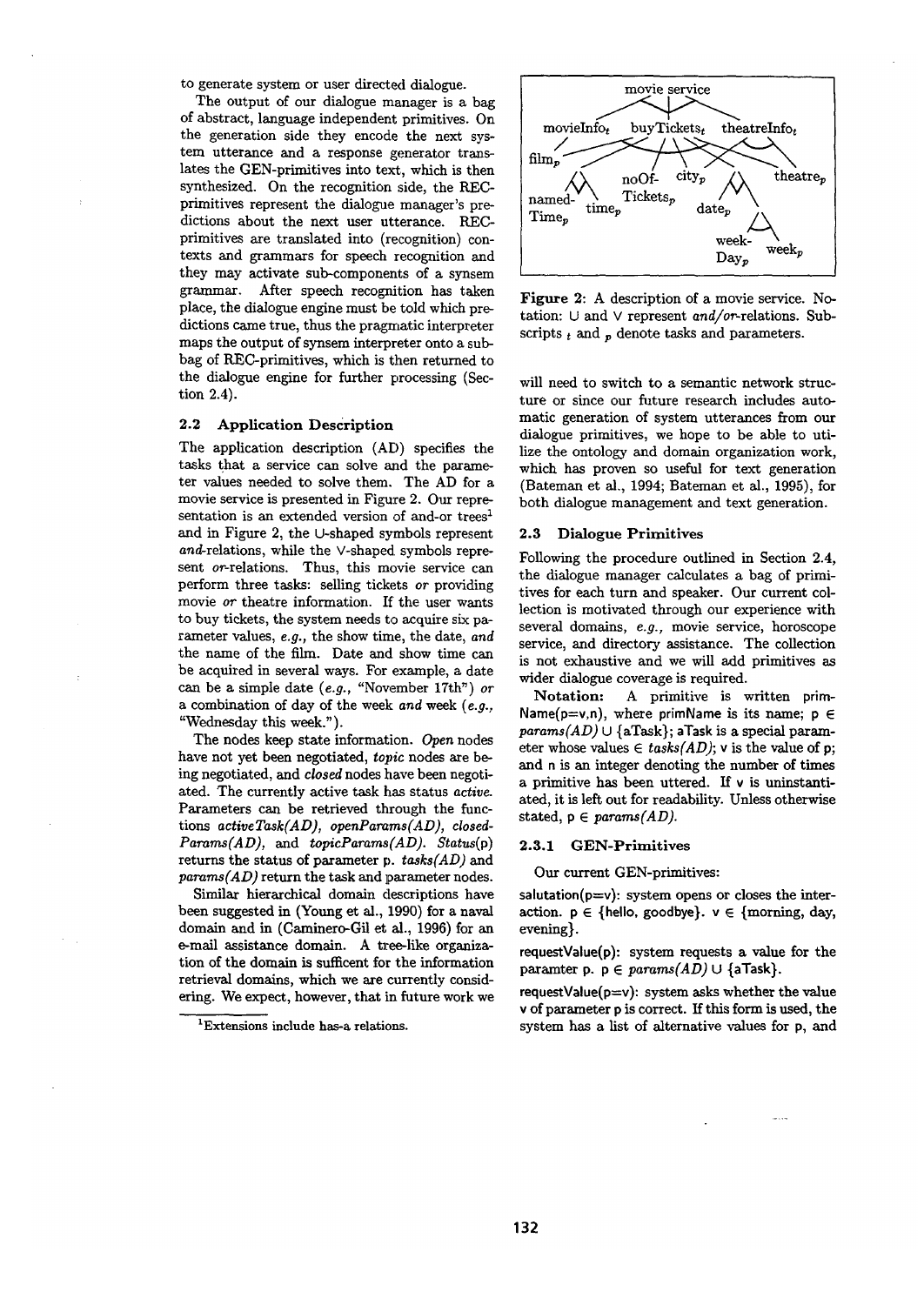v is not a recognition result *(e.g., Frankfurt am*  Main or Frankfurt an der Oder where Frankfurt is the recognition result.)

requestValue(aTask=v), v E *tasks(AD)* U {repeat-PreServiceTask, useService, repeatService}: system requests a value for aTask. If  $v \in \{repeatPre-$ ServiceTask, useService, repeatService}, the system requests whether the user wants the pre-service task repeated, the service started (first task after pre-service task), or a new task started.

requestConfirm( $p=v$ ): system asks whether the value v of parameter p is correct, v is a recognition result.  $p \in *params(AD)* \cup {aTask}$ . Ambignous results not resulting from speech recognition, *e.g.*, Frankfurt am Main vs. Frankfurt an der Oder, would yield multiple requestValue(p=v) primitives.

requestValueABC(p): system requests the spelling of the value of parameter p.

requestParam(p=v): system asks whether the value v is a value for parameter p.

evaluate( $p=v$ ) : system acknowledges value v of parameter p.

promise( $p=v$ ): system promises to attempt to answer the user's request.  $p \in *params(AD)*$  U  ${aTask}$ .  $v \in {pleaseWait}$ . Only used after navigate(), requestParam() or requestAIternative() if the user has to wait long for a reply.

inform(aTask=v): system informs about the acquired database results.  $v \in activeTask(AD)$  U {tooMany, zero}. If  $v = activeTask(AD)$ , there are several answers, if  $v = \text{to} \frac{\text{Many}}{\text{zero}}$ , there are either too many answers to be enumerated or zero answers.

inform(aTask=n): system presents the n'th answer to the query t.  $n \geq 0$ 

inforrnAIternative(p): system informs that there are several possible values for  $p \in \text{params}(AD)$  $\cup$  {aTask}.  $v \in$  {tooMany, null}. If  $v =$  tooMany, there are too many alternatives to be enumerated. v = null, means that v is uninstantiated, *not* that there are zero alternatives.

informAlternative( $p=v$ ): system informs that a possible value of  $p$  is  $v$ .  $p \in *params(AD)*$  U {aTask}.

 $informNe$ gative $(p)$ : system informs that the user misrecognized something,  $p \in *params(AD)*$  U {aTask}.

informPositive(p): system informs that the user recognized something correctly,  $p \in *params(AD)*$ U {aTask}.

withdraw(p): system withdraws from dialogue for reason  $p \in$  {error} before it has started negotiations.

withdrawOffer(aTask=v): system withdraws an offer for reason  $v \in$  {error}.

withdrawPromise(aTask=v): system withdraws a promise for reason  $v \in \{error\}$ .

In Section 3, we present several sample instantiations of the primitives.

### **2.3.2 REC-Primitives**

Our current REC-primitives:

requestParam(p): user requests which parameter the system requested,  $p \in *params(AD)* \cup \{null\}$ .

requestAIternatives(p): user requests possible values for parameter p.

requestConffirm(aTask=n): user asks system to confirm an answer that it has given, *e.g.,* "Was the first answer \$30?"  $0 \le n <$  no of query results.

informValue( $p=v$ ): user provides value v for parameter p. p was requested.<sup>2</sup>

informExtraValue( $p=v$ ): user provides value v for parameter p. p was *not requested* in the preceeding system utterance.

informValueABC( $p=v$ ): user spells the value v of parameter p. The spelling is expanded by synsem and expansions are presented to the dialogue manager. 2

informPositive( $p=v$ ): user confirms that the value of parameter p is v.  $p \in params(AD) \cup \{aTask\}.$ 

informNegative $(p=v)$ : user disconfirms that the value of parameter p is v.  $p \in *params(AD)*$  U {aTask}.

correctValue(p=v): user corrects a misrecognized value. Often used together with informNegative. For example, "Hamburg, not Homburg. "2

informGarbage(p): user says something but recognizer and/or synsem could not make sense out of it.

changeValue( $p=v$ ): user changes the value of  $pa$ rameter p to v instead of v'.<sup>2</sup>

repeatValue( $p=v$ ): user repeats the value v of parameter p.2

 $correctParam(p=v):$  user corrects that v is the value of p, not p'.

disambiguate( $p=v$ ): user chooses v as the value of p when presented with a choice between several values for p.  $p \in *params(AD)* \cup {aTask}.$ 

<sup>2</sup>The pragmatic interpreter instantiates v.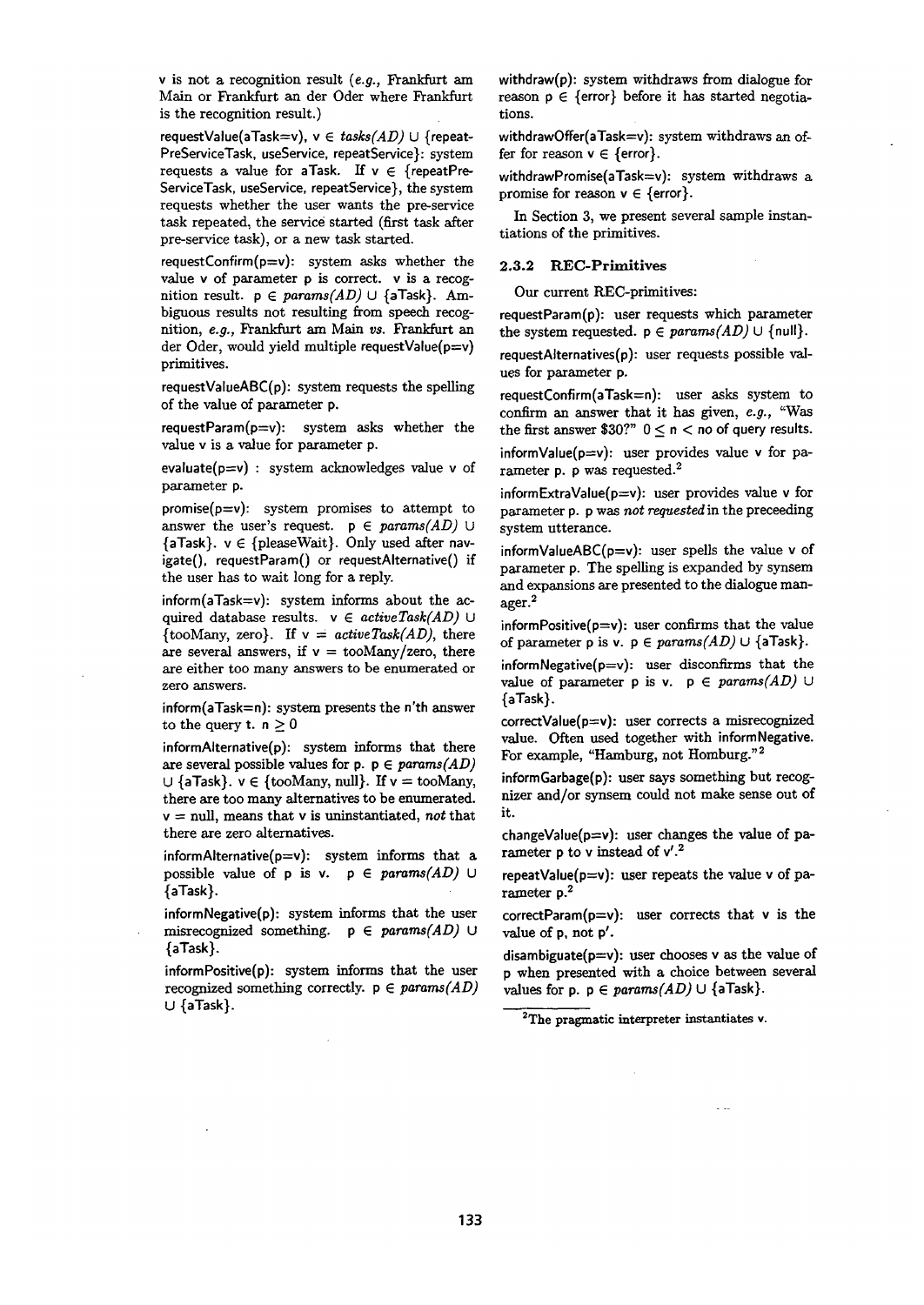rejectValue( $p=v$ ): the user has been given a series of alternatives and chooses  $p=v'$ . Primitive is combined with disambiguate $(p=v')$ .

navigate(aTask=v): user navigates in the query results.  $v \in \{forward, backward, repeat, n\}$  where  $0 \leq$  $n <$  no of query results.<sup>2</sup>

rejectRequest( $p=v$ ): user ignores or does not hear the system request,  $v \in \{null, didNotHex\}.$ 

rejectOffer(aTask=v): user ignores or does not hear the system offer,  $v \in \text{tasks}(AD) \cup \{\text{null}, \text{did-}\}$ NotHear}.

evaluate $(t=v)$ : user evaluates an answer she has received.  $v \in \{positive, neutral, negative, cancel\}.$ cancel is used to end the current dialogue after at least one answer has been given and start a new one without calling again.

promise(p): user promises to find a value for p.

withdrawAccept(aTask=v): user withdraws from the conversation for reason  $v \in \{\text{cancel}, \text{hangu}}\}.$ With cancel, the user ends the current dialogue before an answer has been given and starts a new task without calling again.<sup>2</sup>

withdrawPromise( $p=v$ ): user withdraws a promise to provide a value for reason  $v \in \{c$  ancel, hangup}.<sup>2</sup>

withdrawRequest( $p=v$ ): user withdraws a request. *p E params(AD)* U {forward, backward, repeat, and  $n$ ,  $2$ 

null(): returned to the dialogue manager if the ,user does not say anything and is *not ezpected* to say anything, *e.g.,* after a greeting or promise.

In Section 3, we present several sample instantiations of the primitives.

## 2.4 Dialogue Engine

The dialogue engine (Hagen, 1999) consists of a reasoning engine and several knowledge sources: An AD defines an application's data-needs, a dialogue grammar defines how a dialogue may proceed at the level of speech acts, and a dialogue history is a dynamically growing parse tree of an on-going dialogue with respect to the dialogue grammar. Other knowledge sources may be required, for instance, recognition confidence or disambiguation of city names.

The dialogue engine calculates the next turn by consulting and combining information from **the**  knowledge sources. It consults with the dialogue history and the dialogue grammar in order to calculate which speech acts may continue a dialogue. Speech acts have no propositional content, thus in the context of the current dialogue history and the state of the application description, they are translated into dialogue primitives, which have content, for example, the name of a parameter and a potential value for this parameter. Here we will walk through an example of how some primitives are calculated in a simple question-answer dialogue.

Example: For our example we will use the AD in Figure 2. Assume that the task has already been negotiated and set to theatre information  $(i.e., activeTask(AD) = the atrelnfo), i.e., the sys$ tem needs to acquire the name of the theatre and the name of the city. All other nodes in the AD *are closed* since they are not relevant to this task.

The speech act grammar used in our system is presented in Appendix A but we will use a trivial grammar for the example. It can account for simple question-answer dialogues where a request from the system (sys) is followed by an inform from the user (usr). The system can respond to the inform with a sub-dialogue:<sup>3</sup>

 $Dialogue(sys) \rightarrow (request(sys) + Inform(usr))^*$  $Inform(usr) \rightarrow inform(usr) + [Dialogue(sys)]$ 

The dialogue history reflects all previous negotiations (here: task theatreinfo).



The next turn can be rooted in either the Inform(usr) after the inform(usr) or in the Dia-Iogue(sys) after Inform(usr).

With all the above knowledge sources in place, the calculation of the next dialogue turn can start:

1. The last speech act in the dialogue history gives us a starting point in the grammar, thus moving forward from inform(usr), the next atomic speech act is request(sys)-either as a flat structure *(i.e.,* request(sys) off Dialogue(sys)) or in a sub-dialogue (i.e., Dialogue(sys)+request(sys) off Inform(usr)).

2. Knowing that the system can request something, the dialogue engine consults with the AD for *what* the system can ask about. The flat strucutre (request(sys)) represents negotiation of the task but since we assume that negotiation of **the** task is complete *(i.e., Status(theatrelnfo) = active),* this speech act is not interpreted into a prim-

 ${}^{3}$ The star (\*) means that a dialogue may contain  $several$  request(sys) + Inform(usr) sequences. Lowercase speech acts are atomic, while others are complex. The dialogue in square brackets ([]) is optional.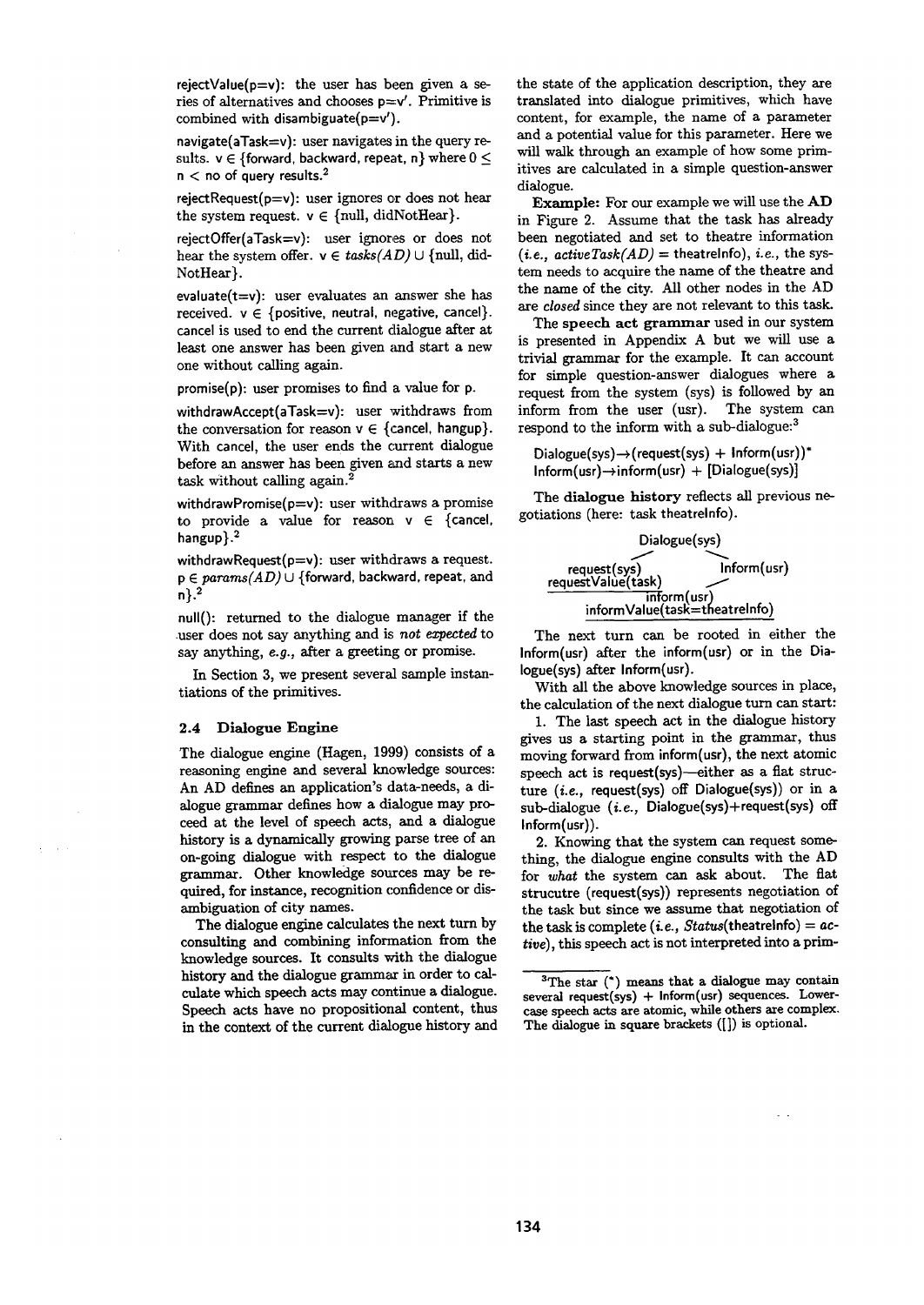itive. Next we consider the sub-diaJogue structure. Both children of theatrelnfo are *open (i.e.,*  they have not been negotiatied yet) thus the system randomly chooses to pursue city whose state is changed to *topic.* The speech act and the parameter are combined into the primitive request-Value(city)--request a value for the parameter city *(e.g.,* "In which city is the theatre?"). We chose to use the sub-dialogue structure instead of the flat strucutre to represent negotiation of parameter values since they are subordinate to the task in the sense that the task dictates which parameter values are needed. This is also the case for the real gammar (Appendix A).

3. The primitive requestValue(city) is added to the dialogue history:



4. Starting from request(sys), the grammar states that inform(usr) *(i.e.,* Inform(usr) + inform(usr)) is the next speech act in the dialogue. requestValue(city) was the last primitive spoken. Reasoning that a user-inform in response to a system requestValue should involve the same parameter as the system's requestValue, the information is combined to form the primitive informValue(city), *i.e.*, the user should respond to the system request with a value for the parameter city. Let's assume that the user replied "Hong Kong", thus the dialogue history is expanded:



 $5.$  Starting from inform(usr), the grammar returns request(sys) and  $Dialogue(sys) + request(sys)$ . Since a recogniton result is available from the previous turn, the engine checks its recogntion confidence. If it is high, it would consider the negotiation of city finished, change its state to *closed,*  and discard Dialogue(sys)+request(sys) since there is nothing to be requested about a closed parameter. It would translate request(sys) into request-Value(theatre) since theatre is the only remaining *open* parameter.

If confidence is low, the dialogue engine may decide to ask the user to confirm the recognized value. In which case, Dia-*Iogue(sys)+request(sys)* would be interpreted into requestConfirm(city=Hong Kong). Whether request(sys) would be interpreted or not depends on the dialogue strategies chosen by the service designer (see Sections 3 and 4).

If confidence is extremely low, the dialogue engine may decide to repeat the question. In which case, request(sys) would be interpreted into requestValue(city, 2), while the sub-dialogue structure would be discarded.

6. Any interpretation of the flat strucutre would result in the following addition to the last Dia-Iogue(sys) in the dialogue history.

|                                    | Dialogue(sys)                              |              |
|------------------------------------|--------------------------------------------|--------------|
| request(sys)<br>requestValue(city) | Inform(usr)                                | request(sys) |
|                                    | inform(usr)<br>informValue(city=Hong Kong) |              |

Our example shows how a speech act can result in several primitives depending on the context and thus how the dialogue manager dynamically reacts to external events. Although this brief description may not show it, our dialogue manager can handle mixed initiative dialogue (Hagen, 1999). In (Hagen, 1999), we also present our theory of taking, keeping, and relinquishing the initiative.

Heisterkamp and McGlashan (1996) presented an approach that uses a similar division of functionality as we do: task (=application), contextual  $($ =synsem + pragmatic), and pragmatic interpretation (=dialogue engine). They also use abstract parameterized units similar to ours, but they do not use a speech act grammar to calculate the units. Rather, they map contextual functions onto dialogue goals, *e.g.,* the function *new\_for\_system(gaalcity:munich)* introduces the dialogue goal *confirm(goalcity:munich). In*  terms of our primitievs this could be expressed as requestConfirm() follows informValue(). We choose not to start our modelling at this level since we want to be able to vary what follows informValue(), e.g., requestConfirm(), requestValueABC(), or eval**uate().** 

# 3 Primitives in Use

Conceptually, GEN-primitives are calculated first and then a bag of possible responses (RECprimitives). One dialogue primitive corresponds to one information unit or communicative goal,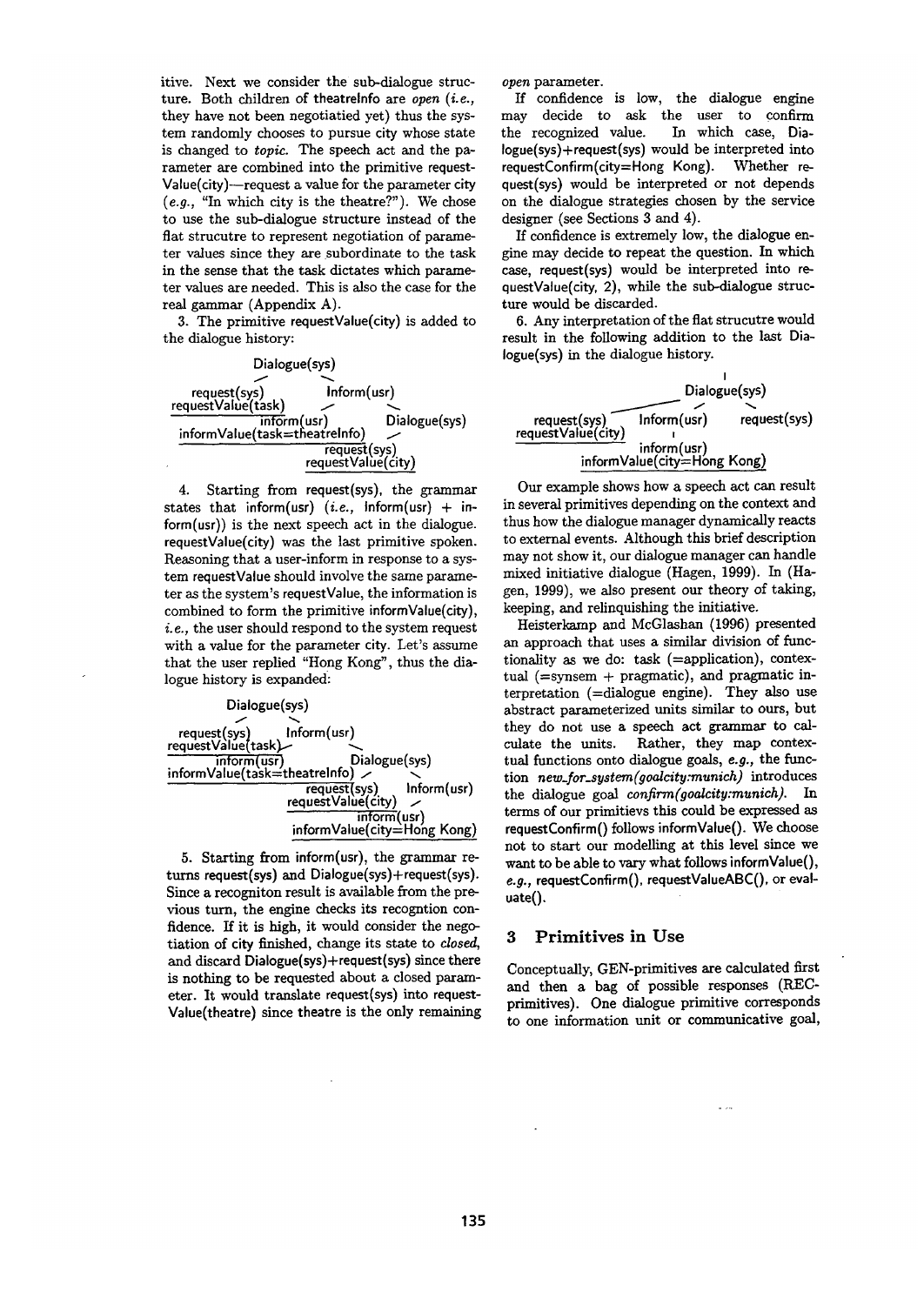| <b>GEN-Primitive</b>              | <b>REC-Primitives</b>                                                                                                                                          |
|-----------------------------------|----------------------------------------------------------------------------------------------------------------------------------------------------------------|
| requestValue(film)                | informValue(film)<br>rejectRequest(film)<br>withdrawAccept(aTask=hangup)<br>withdrawAccept(aTask=cancel)                                                       |
| requestConfirm<br>(theatre=Ridge) | informPositive(theatre=Ridge)<br>informNegative(theatre=Ridge)<br>rejectRequest(theatre=Ridge)<br>withdrawAccept(aTask=hangup)<br>withdrawAccept(aTask=cancel) |

Table 1: REC-primitives calculated in response to two GEN-primitives in Dialogue 1.

*e.g.,* in an information retrieval setting: providing or requesting one piece of information. Primitives can be used individually or combined to account for more complex dialogue. Whether and how they are combined depends on the dialogue strategies specified by the service designer. In this and the following section, we will examine several such strategies and show how the primitives are combined to achieve them.

### **3.1** Question-Answer Dialogue

In the simplest case, the service designer wants a strickt question-answer dialogue: 4

- Dialogue 1: Question-Answer<br>Sys: "Which film do you want
	- "Which film do you want to see?" requestValue(film)
	- Usr: "The Matrix. At the Ridge."
	- Int: informValue(film= Matrix)
	- Sys: "Which theatre?
	- requestValue(theatre) Usr: "Ridge. R I D G E.
	-
	- Int: informValue(theatre=Ridge)<br>Sys: "Did you say The Ridge?" "Did you say The Ridge
	- requestConfirm(theatre=Ridge)
	- Usr: "Yes. R I D G E."
	- Int: inform Positive(theatre=Ridge)

For this type of dialogue, only the RECprimitives representing direct answers, rejects, and withdraws are calculated. In Table 1, we present those calculated in response to the first and the third system turn. We see that, after requestValue(film), only informValue(film) is calculated and the pragmatic interpreter has no chance to detect "At the Ridge" (even if synsem parsed it correctly) since there is no informExtraValue(theatre) available to map it onto. Similarly, after requestConfirm(theatre=Ridge) only informPositive(theatre=Ridge) and informNegative(theatre=Ridge) are available and *"R* I D G E" cannot be detected since there is no informValueABC(city) primitive present.

| <b>GEN-Primitive</b>              | <b>REC-Primitives</b>                                                                                                                                                                                                                                 |  |
|-----------------------------------|-------------------------------------------------------------------------------------------------------------------------------------------------------------------------------------------------------------------------------------------------------|--|
| request Value(film)               | informValue(film)<br>rejectRequest(film)<br>informExtraValueValue(time)<br>informExtraValue(theatre)<br>informExtraValue(city)<br>informExtraValue(noOfTickets)                                                                                       |  |
|                                   | informExtraValue(date)<br>withdrawAccept(aTask=v) <sup>a</sup>                                                                                                                                                                                        |  |
| requestConfirm<br>(theatre=Ridge) | informPositive(theatre=Ridge)<br>informNegative(theatre=Ridge)<br>rejectRequest(theatre=Ridge)<br>informExtraValue(time)<br>informExtraValue(city)<br>informExtraValue(noOfTickets)<br>informExtraValue(date)<br>withdrawAccept(aTask=v) <sup>a</sup> |  |

 $\forall v \in \{cancel, hangup\}$ 

Table 2: REC-primitives calculated in response to two GEN-primitives in Dialogue 2.

#### 3.2 Over-Answering

In our experience, users frequently provide more information than explicitly asked for, thus a more flexible dialogue strategy would be to allow overanswering and Dialogue 1 could have developed as follows:

- Dialogue 2: Over-Answering
	- Sys: "Which film do you want to see?" requestValue(film)
	- Usr: "Matrix. At the Ridge. R I D G E."
	- Int: informValue(film= Matrix)
	- + informExtraValue(theatre=The Ridge) Sys: "Did you say The Ridge?
		- requestConfirm (theatre=Ridge)
	- Usr: "Yes, and I want the late show."
	- Int: informPositive(theatre=Ridge)
	- + informExtraValue(time=9P M)

In Table 2, we present the REC-primitives calculated in response to the same system turns as in Dialogue 1. In Dialogue 2, only over-answering of requestValue() primitives were allowed, thus "R I D G E" could still not be accounted for.

# **3.3** Complex Mixed Initiative

Here we consider the most complex dialogue strategy that we can currently offer: The system is able to account for complex mixed initiative dialogue (at least from a dialogue point of view), *i.e.,* the user can requst clarifications, over-answer, change values, repeat values, correct values, spell values, and reject requests as she pleases.

- Dialogue 3: Complex Mixed Initiative Sys: "Which film do you want to see?"
	- requestValue(film)
	- Usr: "Sorry, did you ask for the time?"
- 
- Int: requestParam(time)<br>Sys: "No. Which film do you want to see?" informNegative(time) + requestValue(film, 2)

<sup>&</sup>lt;sup>4</sup>In the sample dialogues, 'Sys' means system turn, 'Usr' means user turn, and 'Int' means primitives recognized and sent back to the dialogue engine from the pragmatic interpreter.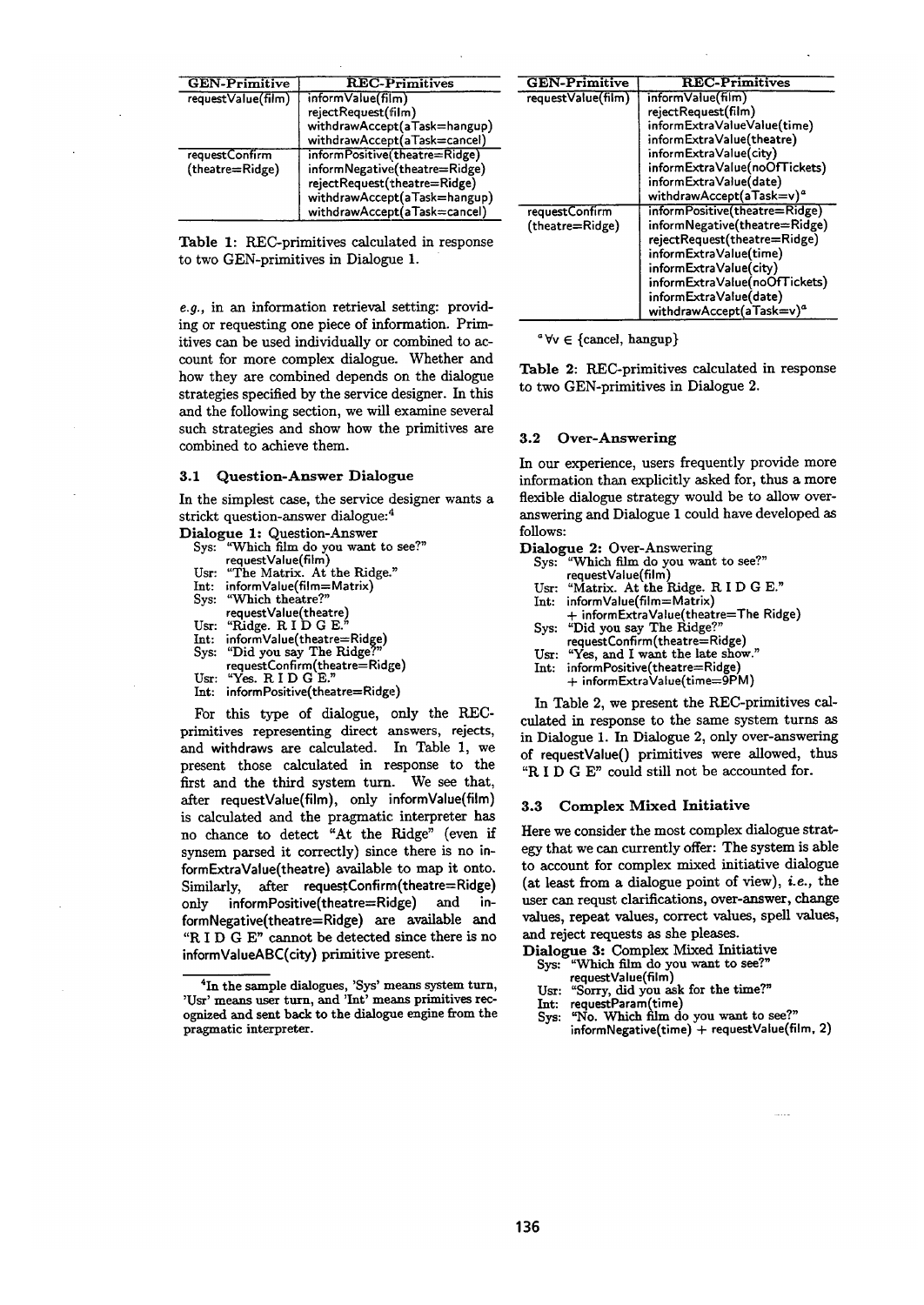| Dialogue 3 cont'd. |                  |                                                                         |
|--------------------|------------------|-------------------------------------------------------------------------|
|                    | Usr:             | "Matrix. At the Ridge."                                                 |
|                    | Int:             | informValue(film=Matrix)                                                |
|                    |                  | + informExtraValue(theatre=The Ridge)                                   |
|                    |                  | Sys: "Did you say The Ridge?"                                           |
|                    |                  | requestConfirm(theatre=Ridge, 1)                                        |
|                    | Usr:             | "Sorry, I didn't hear that."                                            |
|                    | Int:             | rejectRequest(theatre=didNotHear)                                       |
|                    | Sys:             | "Did you say The Ridge?"                                                |
|                    |                  | requestConfirm(theatre=Ridge, 2)                                        |
|                    | Usr:             | "Yes, The Ridge. R I D G E."                                            |
|                    | $\mathbf{Int}$ : | informPositive(theatre=Ridge)                                           |
|                    |                  | + repeatValue(theatre=Ridge)                                            |
|                    |                  | + informValueABC(theatre=Ridge)                                         |
|                    | Sys:             | "Ok. What time?"                                                        |
|                    |                  | evaluate(theatre=Ridge)                                                 |
|                    |                  | + requestValue(time)<br>Usr: "I don't know. What are the alternatives?" |
|                    |                  |                                                                         |
|                    |                  | Int: requestAlternatives(time)                                          |
|                    | Sys:             | "18:30 or $21:00."$                                                     |
|                    |                  | informAlternative(time=18:30)                                           |
|                    |                  | + informAlternative(time=21:00)                                         |
|                    |                  | Usr: "Ok, two tickets for the late show tomorrow."                      |
|                    | Int.             | evaluate(time=neutral)                                                  |
|                    |                  | + informExtraValue(noOfTickets=2)                                       |
|                    |                  | + informValue(time=21:00)                                               |
|                    |                  | + informExtraValue(date=July 4)                                         |
|                    | Sys:             | "Did you say two tickets?"                                              |
|                    |                  | requestConfirm(noOfTickets=2)                                           |
|                    |                  | Usr: "Yes, but I change to the early show."                             |
|                    | Int:             | informPositive(noOfTickets=2)                                           |
|                    |                  | + changeValue(time=18:30)                                               |
|                    |                  | In Table 3, we present the REC-primitives cal-                          |

In Table 3, we present the REC-primitives calculated in response to two system utterances.

#### 3.4 Multi-Functional Turns

It has been argued that speech act grammars cannot be used to describe dialogue since utterances can be multi-functional or encode more than one speech act; Speech act grammars can typically be in only one state at a time, thus they cannot capture this phenomenon (Levinson, 1981). In an information retrieval setting such situations occur, for example, when users disregard the system utterance and provide unrelated information or when a recogniton mistake occured and the sytem asks for confirmation. Instead of answering yes or no, users frequently answer with the correct value, which implicitly disconfirms the previous value: Dialogue 4: Multi-Functional Utterances

|         | <b>MIOEUC I.</b> MURT L'ONCHOM      |
|---------|-------------------------------------|
|         | Sys: "How many tickets?"            |
|         | requestValue(noOfTickets)           |
|         | Usr: "I want tickets for July $4."$ |
| Int:    | rejectRequest(noOfTickets)          |
|         | + informExtraValue(date=July 3)     |
| $Sys$ : | "Did you say July 3?"               |
|         | requestConfirm(date=July 3)         |
| Usr:    | "Tomorrow!"                         |
| Int:    | informNegative(date=July 3)         |
|         | + correctValue(date=July 4)         |
|         |                                     |

In the first utterance, the user both ignores the system utterance and provides some information. In the second one, she negated and correctd the system suggestion with a single word.

| <b>GEN-Primitive</b> | <b>REC-Primitives</b>                 |
|----------------------|---------------------------------------|
| request Value(film)  | informValue(film)                     |
|                      | informValueABC(film)                  |
|                      | requestAlternatives(film)             |
|                      | promise(film)                         |
|                      | rejectRequest(film=v)ª                |
|                      | informGarbage(film)                   |
|                      | requestParam $(p)^b$                  |
|                      | informExtraValue(p) <sup>o</sup>      |
|                      | informValueABC(p) <sup>b</sup>        |
|                      | repeatValue(p) <sup>c</sup>           |
|                      | $changeValue(p)^c$                    |
|                      | withdrawAccept(aTask=v) <sup>a</sup>  |
| requestConfirm       | informPositive(theatre=Ridge)         |
| (theatre=Ridge)      | repeatValue(theatre=Ridge)            |
|                      | informNegative(theatre=Ridge)         |
|                      | correctValue(theatre)                 |
|                      | informValueABC(theatre)               |
|                      | rejectRequest(theatre=v) <sup>a</sup> |
|                      | informGarbage(theatre)                |
|                      | informExtraValue(p) <sup>o</sup>      |
|                      | informValueABC(p) <sup>b</sup>        |
|                      | $repeatValue(p)^c$                    |
|                      | $changeValue(p)^c$                    |
|                      | withdrawAccept(aTask=v) <sup>d</sup>  |

 $^a$   $\forall v \in$  {null, didNotHear}

~VpE *openParams(AD)* 

VpE *closedParams(AD)* 

 $d \forall v \in \{cancel, hangup\}$ 

Table 3: REC-primitives calculated in response to two GEN-primitives in Dialogue 3.

Since we are not using the speech act grammar directly and instead interpret the speech acts into a bag of primitives, we can assign as many primitives to an utterance as necessary and are not bound by the states dictated by a grammar. This aspect of our approach becomes even more interesting when the system combines several primitives in its utterance (Section 4).

# 4 Dialogue Strategies

Although, the procedure outlined in Section 2.4, only shows how to calculate one primitive per system turn, the approach is, of course, not limited to this. The service designer can decide to employ mixed initiative dialogue strategies for the system utterances as well, for example, requesting or confirming several values at once or implicitly confirming values. The dialogue strategies for system utterances include choosing nodes in the application description, dealing with speech recognition results, or dealing with ambiguous data from other knowledge sources. Here we present a few examples of how the dialogue manager would combine hypotheses (for more information see (Hagen, 2001)).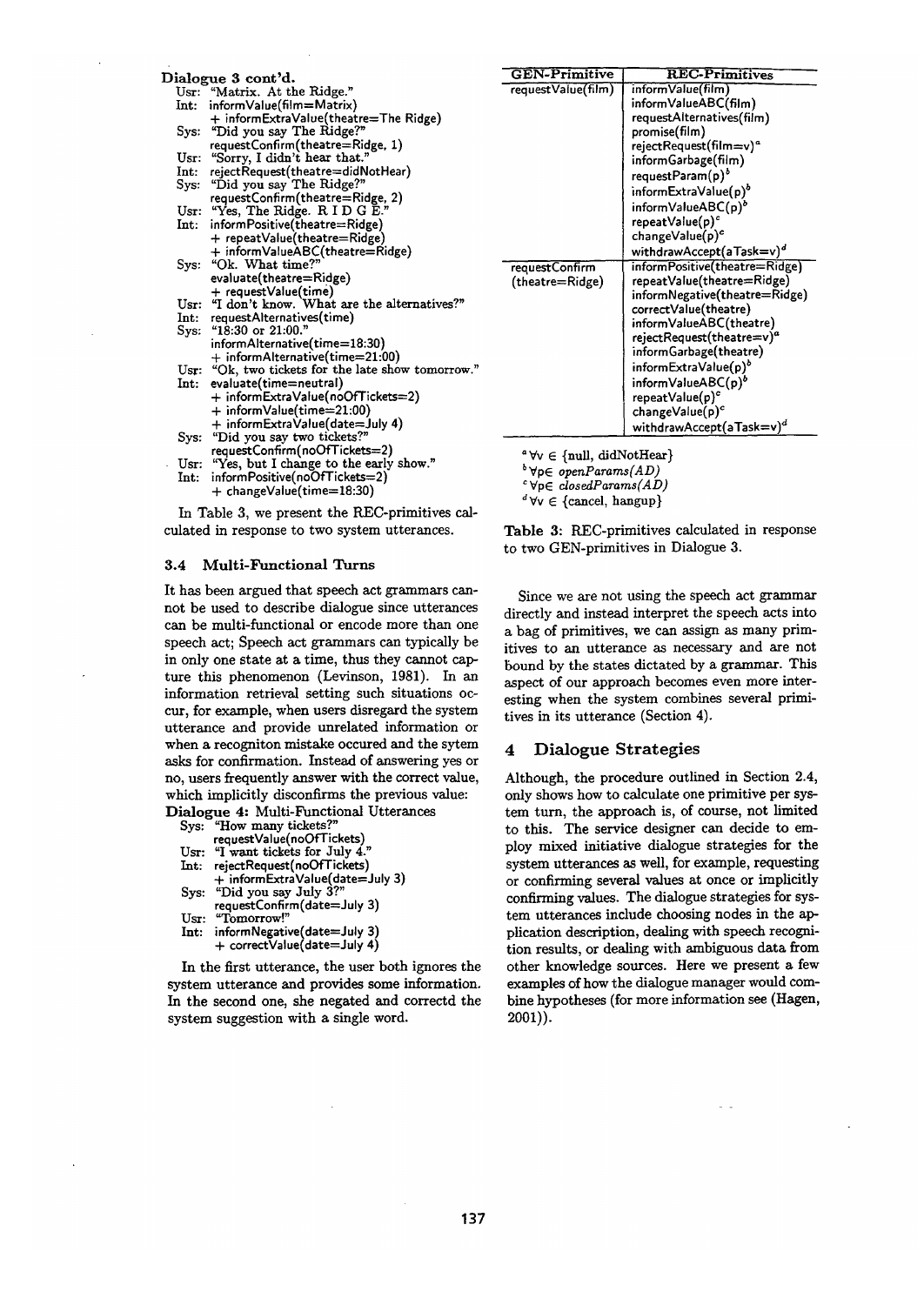### 4.1 Confirmation Strategies

We illustrate implicit and multiple confirmation, *i.e.*, the system realizes requestValue and request-Confirm or multiple requestConfirm primitives in one utterance:

# Dialogue 5: Confirmation Strategies<br>Sys: "Which showing of The Matrix d

- "Which showing of The Matrix do you want?" requestValue(time)
	- + requestConfirm (film=Matrix)
- Usr: "(No.) Buena Vista!"
- Int: informNegative(film=The Matrix) + correct:Value(film=Buena Vista) - rejectRequest(time)
- Sys: "Which showing of Buena Vista do you want?" requestConfirm(film=Buena Vista) + requestValue(time)
- Usr: "The late show. Tomorrow."
- Int: inforrnPositive(film=Buena Vista) informValue(time=21:00)
- + infformExtraValue(date=8 October) Sys: "Did you say 21:00 today?"
- requestConfirm(time=21:00) requestConfirm(date=October 7)
- Usr: "No. Tomorrow.
- Int: inform Positive(time=21:00) + informNegative(date= October 7) + correctValue(date=October 8)

For the first two utterances, the system has a recognition result for the parameter film with a low recognition score. Consequently, it calculates requestConfirm(film=Matrix/Buena Vista). Additionally, there are still *open* parameter nodes in the AD, thus the dialogue engine picks one (either at random or if the service designer has ordered them, the next one) and calculates a requestValue primitive, here requestValue(time). If the service designer allows implicit confirmation, the two primitives are combined and uttered together in one turn. If the service de. signer does not allow implicit confirmation, the dialogue engine continues the dialogue with the topic that has alread been introduced, *i.e., re.*  questConfirm (film=Matrix/Buena Vista).<sup>5</sup>

For its last utterance, the system has two recognition results with a low recognition score, thus for each one of them it calculates a requestConfirm primitive. If the service designer, allows multiple confirmations, they are combined and realized as one utterance. If not, the dialogue engine chooses requestConfirm(time=21:00), since this topic was introduces first. If topics are introduced in the same utterance, it pickes one at random.

### **4.2 AD Based Strategies**

When requesting parameter values from the user, the system consults the application description for *open* nodes. If there are several *open* nodes, the dialogue manager can decide to keep the initiative and produce several primitives, which can be combined into one turn. If the nodes are joined with an or-relation, the text generator would translate the primitives into an utterance offering alternative ways of entering the same information. For example, "Please tell me the show time or early or late show." (requestValue(time) + requestValue(namedTime)). If the nodes are joined with an and- or a has-a relation, the text generator would translate the primitives into an utterances requesting several different pieces of information. For example, "What is the name of the city and the theatre?" (requestValue(city) + requestValue(theatre)).

As seen in the application descriptions there may be several ways of acquiring a particular value *e.g.,* date and time in Figure 2. If a parameter value is recognized with a low score, the service designer can decide whether the system shall continue processing the original parameter or whether it shall switch to one of the alternative ones. Thus after a bad recognition of date, the system can switch strategy and request weekDay and week instead.

Which strategies to follow is decided by the service designer through a set of switches in the dialogue strategies specification file (Figure 1).

### 5 Pragmatic Interpreter

After synsem interpretation, the user utterance must be mapped onto dialogue primitives. A bag of REC-primitives is calculated for each user utterance and the pragmatic interpreter must assure that the utterance is mapped onto primitives in this bag. There is always a mapping. The reject and withdraw primitives are always part of the bag thus in the worst case, the user utterance would be mapped onto one of these.

Since primitives in their uninstantiated form are application independent, we can develop generic rules for this mapping. In other words, the rules define how the dialogue strategies presented in Section 3 are mapped onto primitives and how we account for several primitives per utterance.

A rule has the form: GEN-Primitives A user utterance  $\Rightarrow$  REC-primitives. In Table 4, we present two rules for implicit confirmation. The first one corresponds to the first sys/usr pair in Dialogue 5. The user responds with a new value  $v_3$  (Buena Vista) for  $p_2$  (film) in requestConfirm( $p_2=v_2$ ) and thereby disconfirms  $v_2$  (Matrix) and rejects the request for a value for  $p_1$  (time) in requestValue( $p_1$ ). The second rule corresponds to

<sup>&</sup>lt;sup>5</sup>This is a conceptual account. In the implementation, the requestValue primitive would not be calcualted at all, if the service designer does not allow implicit confirmation.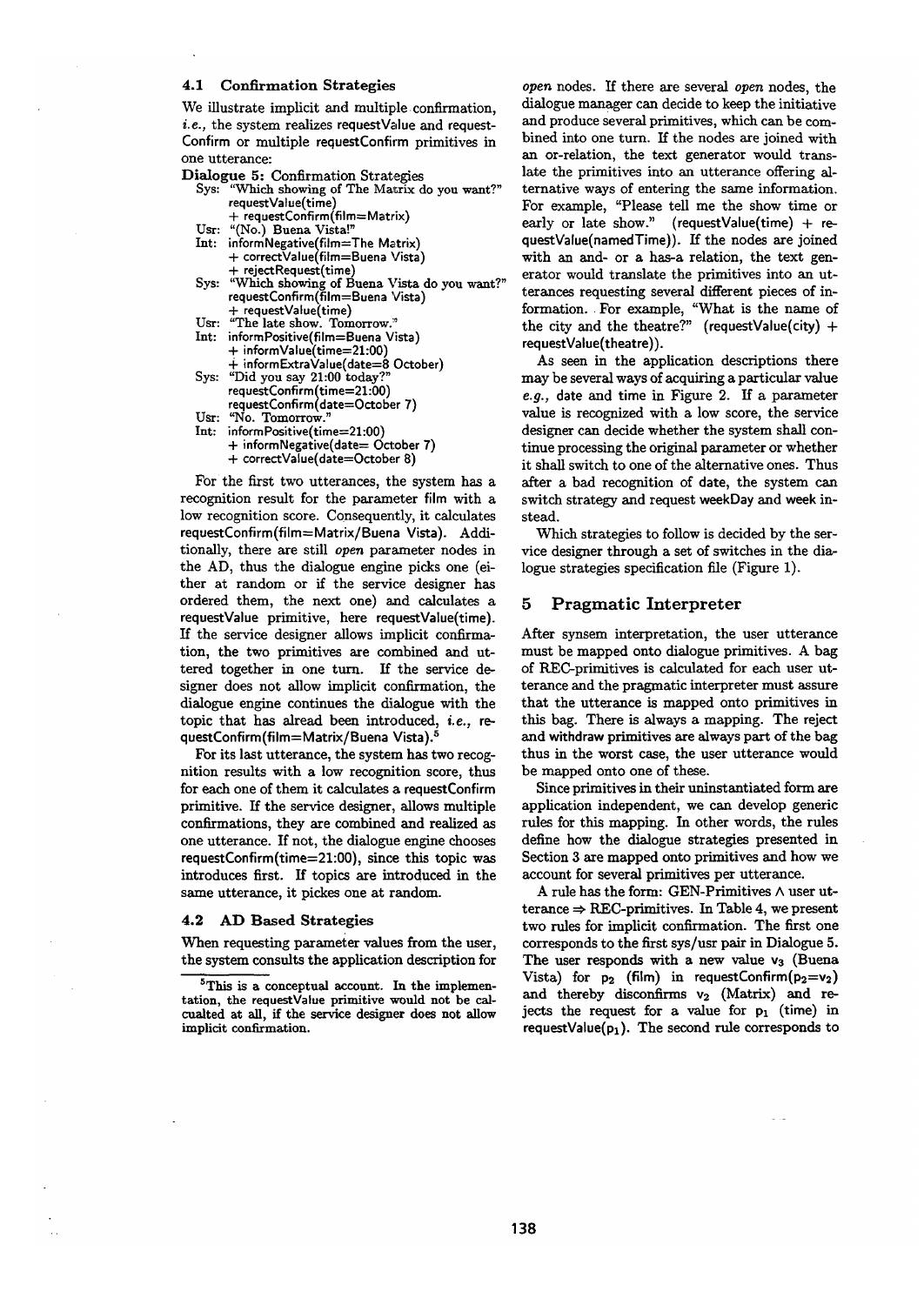| <b>GEN-Primitives</b>                | Input                           | $\operatorname{REC-Primitives}$         |
|--------------------------------------|---------------------------------|-----------------------------------------|
| $requestValue(p_i)$                  | (no)                            | $informNeg.(p_i=v_i)$                   |
| $\forall 1\leq i\leq \texttt{max}_i$ | $p_i = v_i$                     | $\forall j \; 1 \leq j \leq k$          |
| requestConf. $(p_j=v_j)$             | $v_i \neq v_j$                  | correct Val. $(p_i = v_i)$              |
| $\forall 1 \leq j \leq \max_i$       | ∀j                              | $\forall j \; 1 \leq j \leq k$          |
|                                      | 1 < j < j                       | informPos. $(p_j=v_j)$                  |
|                                      | $k < \max_i$                    | $\forall j \; k \leq j \leq \max_i$     |
|                                      |                                 | $rejectRequest(p_i)$                    |
|                                      |                                 | $\forall 1 \leq i \leq \max$            |
| request Value(pi)                    | $\mathbf{p}_i = \mathbf{v}_i$ , | $informVal.(p_i=v_i)$                   |
| $\forall 1 \leq i \leq \max_i$       | Vi                              | $\forall i\; 1\leq i\leq k$             |
| request Conf. $(p_j = v_j)$          | $1 \leq i \leq$                 | inform Pos. $(p_i = v_i)$               |
| $\forall 1 \leq j \leq \max_i$       | $k \leq \texttt{max}_i$         | $\forall 1 \leq j \leq \max_j$          |
|                                      |                                 | rejectRequest(p;)                       |
|                                      |                                 | $\forall i\;k\leq i\leq \mathtt{max}_i$ |

Table 4: Mapping of user input onto RECprimitives, p=v means that the user provided value v for param p.

the second sys/usr pair in Dialogue 5. The user provides value  $v_1$  (the late show) for  $p_1$  (time) in requestValue( $p_1$ ) and thus confirms  $v_2$  (Buena Vista) in requestConfirm( $p_2=v_2$ ). For instantiation of the primitives, see Dialogue 5. Here, we only presented two examples. Similar rules were developed for all our primitives and dialogue strategies (see (Hagen, 2001)).

One reviewer asked whether we can modify the approach such that expectations can be overridden if there is sufficently good information from the synsem module. The short answer is that we could (re-)calcnlate the primitives pretending that the service designer allowed mixed initiative regardless of the dialogue strategies actually chosen. We, however, think it is important to give her the right to decide. For example, if she has decided that over-answering is allowed, informExtraValue() primitives for all parameters whose status is still *open* would be calculated and thus there is nothing to override. If, however, the service designer has decided that over-answering is not allowed, we assume that she had good reasons for doing that and the dialogue manager will not try to overrule this decision.

# **6 Conclusion**

We have presented some results from our research on spoken dialogue management. We concentrated on how to dynamically calculate a collection of predictions for how to continue a dialogue (dialogue primitives), how to account for different dialogue strategies and utterances with several communicative goals through combinations of primitives, and how to map the user utterances onto primitives. The approach has been implemented and tested in several prototype systems,

*e.g.,* horoscope, movie, and telephone rate service (Feldes et al., 1998).

Dialogue grammars have previously been used to manage dialogue (Bunt, 1989; Bilange, 1991; Traum and Hinkelman, 1992; Jönsson, 1993; Mast. et al., 1994; Novick and Sutton, 1994; Chino and Tsuboi, 1996), but we are not aware of an approach where speech acts are translated into a collection of primitives with propositional content. Previous grammar approaches use the speech acts directly or assume a one-to-one correspondence between utterance and speech act.

Through the natural division of the knowledge into type and content, we have achieved a flexible dialogue manager that adapts to users' behaviour. We can take advantage of the predictive capabilites of speech act grammars and still be able to account for multi-functional utterances.

We have also demonstrated that our approach is flexible: 1. the dialogue engine, the pragmatic interpreter, the primitives and the algorithm for mapping user utterances onto predictions are application and language independent, which makes it easy to reuse our dialogue manager in new applications, and 2. the dialogue manager can easily account for several types of dialogue, *e.g.,* strict question-answer or mixed initiative. We give the service designer the freedom to decide which kind of dialogue she wants-on a high level--and the dialogue manager combines the basic primitives accordingly.

Future work includes empirical testing to verify whether we are calculating appropriate predictions. Also, several aspects of our dialogue grammar have not yet been translated into primitives, for example, the frequent use of assert in natural dialogue. As a wider dialogue coverage is required, we will add primitives accordingly. We are also working on using the primities as input to a multi-lingual automatic text generation system.

# **Acknowledgements**

The author thanks the three anonymous reviewers for their helpful comments on the first draft of this paper. Financial support from the Norwegian Research Council, project number 116578/410 is greatly appreciated.

### **References**

J.A. Bateman, B. Magnini, and F. Rinaldi. 1994. The generalized {Italian, German, English} upper model. In Proe. *of the ECAI9J Workshop: Comparison of Implemented Ontologies, Ams*terdam, The Netherlands.